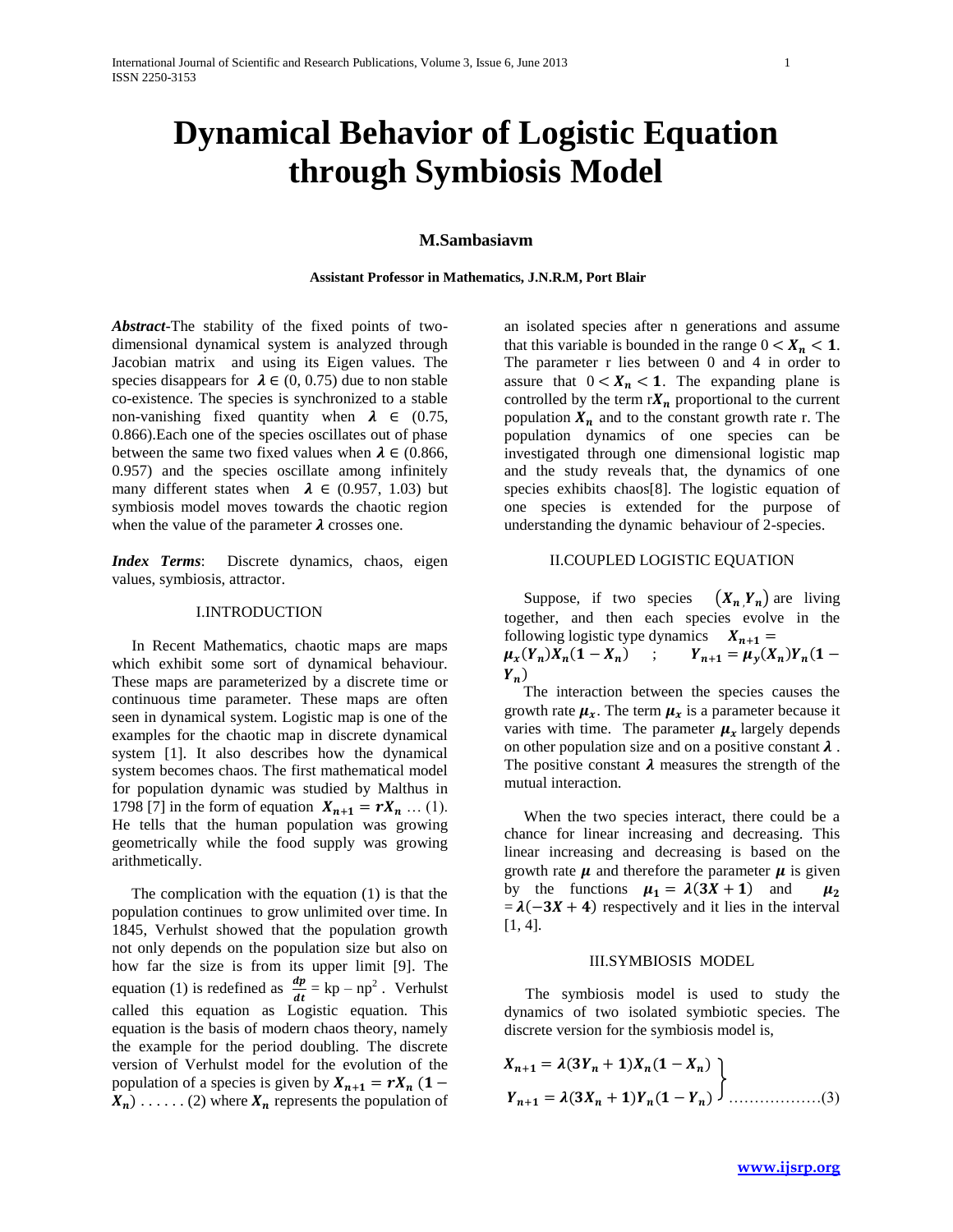here  $\lambda$  is the parameter, which measures the mutual benefit between the species. Therefore the parameter  $\lambda$  is also called as mutual benefit. The study reveals that the  $\lambda$  is valid or meaningful only at the range of  $0 < \lambda < 1.08$ , which is discussed in Results and discussion.

This application can be represented by

$$
T_{\lambda}: [0, 1] \times [0, 1] \to R^{2}
$$

$$
T_{\lambda}(X_{n}, Y_{n}) = (X_{n+1}, Y_{n+1})
$$

Where,  $\lambda$  is a real and adjustable parameter. Suppose  $X_n=0$  or  $Y_n=0$  then, the logistic dynamics of one species is recovered [6].

 The symbiosis model is derived from the logistic type components, thus, the effect of parameter  $\lambda'$  of logistics map is lost and a new scenario emerges. The symbiotic relationship between the species makes the system to reach different stable states.

 The behaviour of the symbiosis model is based on  $\lambda'$  (mutual benefit). By varying the value of this  $\lambda'$ , the system is taken to the different states such as an extinction state, a fixed synchronized state [2], a bistable lag synchronized state, and an oscillating dynamics among infinitely many possible states [4]. These effects are caused by the symbiotic coupling of the species and it is not predictable from the properties of the individual logistic evolution of each one of them. Moreover this interaction implies a mutual profit for both the species.

 One remarkable property is observed in the symbiosis model, i.e. the property which is occurred between the parameter of isolated and coupled species. In the isolated species, at the parameter value r<1 there is no existence of species whereas in the coupled species existence of species is possible at the same parameter value.

## IV. EIGEN VALUES FOR THE FIXED POINTS OF SYMBIOSIS MODEL

 In dynamics, bifurcation plays an important role and these bifurcations happen in the interval  $0 < \lambda$  $\leq$ 1.0843. In this range there exists stable attractor P<sub>i</sub> for each value of  $\lambda$ .

 Finding the fixed point is an important task to analyze the behaviour of the dynamical system. The existence of non-trivial fixed point at each 'n' ensures the non-trivial evolution of the system [5]. Here the fixed point of the equation (3) and their restricted maps fixed points are calculated.

> The restriction of  $(X_n, Y_n)$  $(X_{n+1}, Y_{n+1})$  to the diagonal, gives a one dimensional cubic map. Therefore the equation (3) is modified as

$$
X_{n+1} = \lambda (3X_n + 1)X_n (1 - X_n)
$$
  
\n
$$
Y_{n+1} = \lambda (3Y_n + 1)Y_n (1 - Y_n)
$$
........(4)

The solution for  $X_{n+1} = X_n$  and  $Y_{n+1} = Y_n$ are the fixed points of the equation (4). Therefore

$$
\sum X_{n+1} = \lambda (3X_n + 1)X_n (1 - X_n)
$$
 becomes  

$$
X_n = \lambda (3X_n + 1)X_n (1 - X_n)
$$

$$
\Rightarrow X_n = \frac{1 \pm \sqrt{4 - \frac{3}{2}}}{3}
$$

Similarly for  $Y_{n+1}=Y_n$ 

$$
\frac{\partial Y_{n+1} = \lambda (3Y_n + 1)Y_n(1 - Y_n) \text{ becomes } Y_n = \lambda (3Y_n + 1)Y_n(1 - Y_n)
$$

$$
\Rightarrow Y_n = \frac{1 \pm \sqrt{4 - \frac{3}{\lambda}}}{3}
$$

Since the map T is restricted to the diagonal, so the points are equal i.e.  $X_n = Y_n$ . Therefore the fixed points are

$$
P_3 = \left[\frac{1 - \sqrt{4 - \frac{3}{\lambda}}}{3}, \frac{1 - \sqrt{4 - \frac{3}{\lambda}}}{3}\right]
$$

$$
P_4 = \left[\frac{1 + \sqrt{4 - \frac{3}{\lambda}}}{3}, \frac{1 + \sqrt{4 - \frac{3}{\lambda}}}{3}\right]
$$

The restriction of map  $T_{\lambda}(X_n, Y_n)$  $(X_{n+1}, Y_{n+1})$  to the axes is reduced to the logistic map  $X_{n+1} = f(X_n)$  with  $f(X_n) = \lambda X_n (1 - X_n)$ . Thus the equation (3) is modified as

$$
X_{n+1} = \lambda X_n (1 - X_n)
$$
  
\n
$$
Y_{n+1} = \lambda Y_n (1 - Y_n)
$$
 \n  
\n........(5)

The solution for  $X_{n+1} = X_n$  and  $Y_{n+1} = Y_n$ are the fixed points of the equation (5). Therefore

 $\sum X_{n+1} = \lambda X_n (1 - X_n)$  became  $X_n = \lambda X_n (1 - X_n)$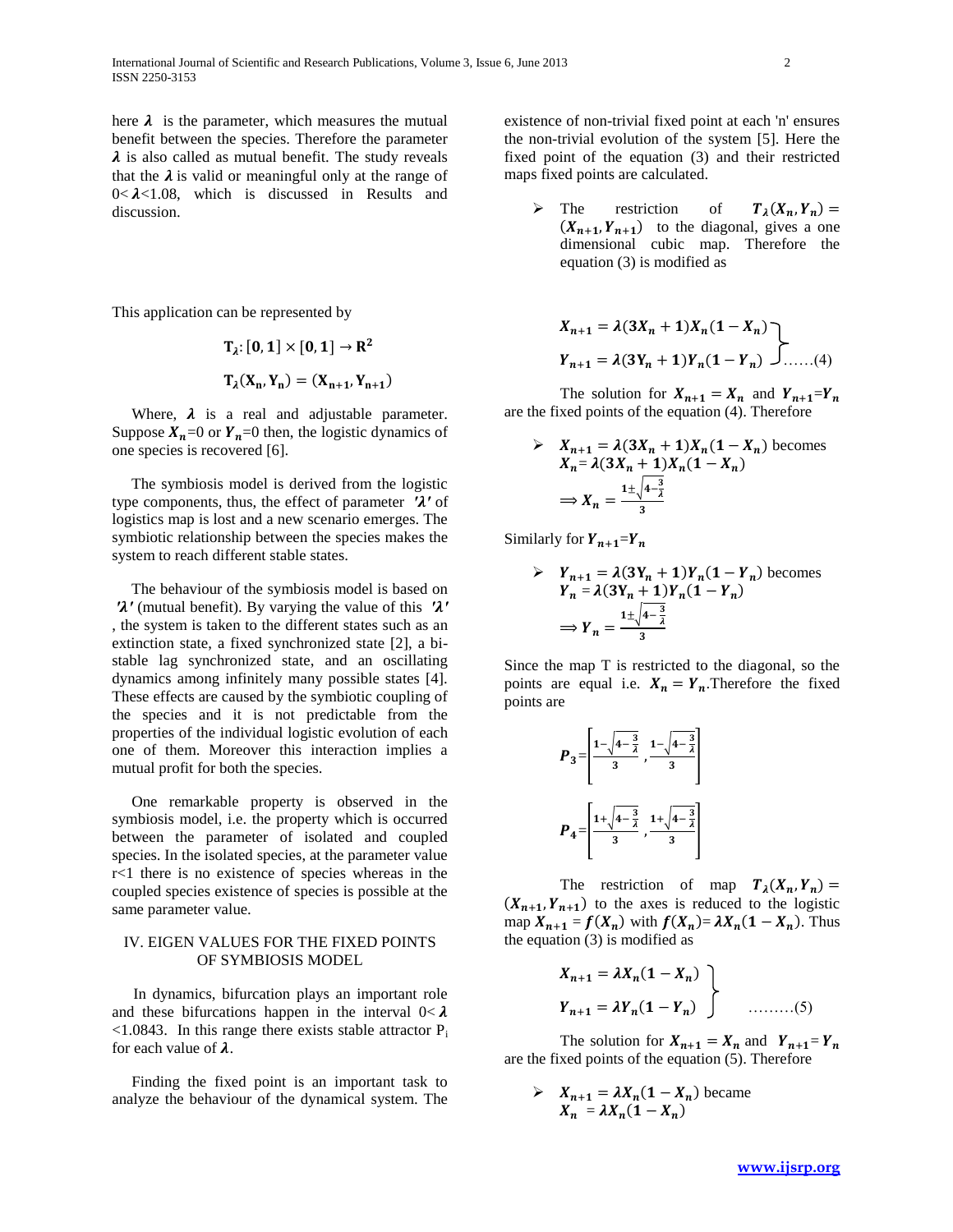International Journal of Scientific and Research Publications, Volume 3, Issue 6, June 2013 3 ISSN 2250-3153

$$
\Rightarrow X_n = 1 - \frac{1}{\lambda}
$$
  
\n
$$
\Rightarrow Y_{n+1} = \lambda Y_n (1 - Y_n)
$$
  
\n
$$
Y_n = \lambda Y_n (1 - Y_n)
$$
  
\n
$$
\Rightarrow Y_n = 1 - \frac{1}{\lambda}
$$

Therefore equation (5) has the following fixed points

$$
P_1 = \left(1 - \frac{1}{\lambda}, 0\right) \text{(since } Y_n = 0\text{)}
$$
\n
$$
P_2 = \left(0, 1 - \frac{1}{\lambda}\right) \text{(since } X_n = 0\text{)}
$$

The fixed points  $P_0$ ,  $P_3$ ,  $P_4$  are on the diagonal and  $P_1$ ,  $P_2$  are on the axes, where  $P_0$  is a trivial fixed point.

 The stability of the fixed points of twodimensional dynamical system is analyzed through Jacobian matrix J and using Eigen values r. If the fixed point is stable then  $|r|<1$ , otherwise the point is unstable. The Eigen values of the fixed points are calculated by finding the Jacobian matrix for the dynamical system and compute the characteristic equation for it.

The Jacobian matrix for 2D dynamical system

$$
J = \begin{pmatrix} \frac{\partial X_{n+1}}{\partial X_n} & \frac{\partial X_{n+1}}{\partial Y_n} \\ \frac{\partial Y_{n+1}}{\partial X_n} & \frac{\partial Y_{n+1}}{\partial Y_n} \end{pmatrix}
$$

Jacobian matrix for equation (3) is

$$
J = \begin{pmatrix} \lambda(3Y_n + 1)(1 - 2X_n) & 3\lambda(X_n - X_n^2) \\ 3\lambda(Y_n - Y_n^2) & \lambda(3X_n + 1)(1 - 2Y_n) \end{pmatrix}
$$

Now explore the Jacobian matrix for all the fixed points and identifythe corresponding Eigen values.

Let 
$$
J^0 = J
$$
 at  $P_0(0, 0)$   

$$
J p_0 = \begin{pmatrix} \lambda & 0 \\ 0 & \lambda \end{pmatrix}
$$

The characteristic equation for  $J^0$  is  $|J^0 - r_o I|$  = (where  $r<sub>o</sub>$  is Eigen value and I is unit matrix)

$$
\begin{vmatrix} \lambda - r_o & 0 \\ 0 & \lambda - r_o \end{vmatrix} = 0
$$
  

$$
(\lambda - r_o)^2 = 0 \Rightarrow \lambda = r_o
$$

Therefore Eigen value of the fixed point  $P_0$  is  $r_0 = \lambda$ 

Let 
$$
J^1 = J
$$
 at  $P_1 = \left(1 - \frac{1}{\lambda}, 0\right)$   

$$
J \Big| P_1 = \begin{pmatrix} 2 - \lambda & 3 - \frac{3}{\lambda} \\ 0 & -3 + 4\lambda \end{pmatrix}
$$

The characteristic equation for  $J^1$  is  $|J^1 - r_1 I| = 0$ 

$$
\begin{vmatrix} 2 - \lambda - r_1 & 3 - \frac{3}{\lambda} \\ 0 & -3 + 4\lambda - r_1 \end{vmatrix} = 0
$$
  
\n
$$
\Rightarrow r_1^2 + r_1(1 - 3\lambda) + 11\lambda - 4\lambda^2 - 6 = 0
$$

The Eigen values of the fixed point  $P_1$  are

$$
r_1 = 2 - \lambda r_1' = -3 + 5\lambda
$$
  
Let 
$$
J^2 = J \text{ at } P_2 = \left(0, 1 - \frac{1}{\lambda}\right)
$$

$$
J \left| P_2 = \begin{pmatrix} -3 + 6\lambda & 0 \\ 3 - \frac{3}{\lambda} & 2 - \lambda \end{pmatrix} \right|
$$

The characteristic equation for  $J^2$  is  $|J^2 - r_2 I| = 0$ 

$$
\begin{vmatrix} -3+6\lambda-r_2 & 0 \\ 3-\frac{3}{\lambda} & 2-\lambda-r_2 \end{vmatrix}
$$
  
\n
$$
\Rightarrow r_2^2 + r_2(1-5\lambda) + 15\lambda - 6\lambda^2 - 6 = 0
$$
  
\n
$$
r_2 = 2 - \lambda
$$
  
\n
$$
\Rightarrow r_2' = 3(1+2\lambda)
$$

The Eigen values of the fixed point  $P_2$  are

$$
r_2 = 2 - \lambda, r'_2 = 3(1+2\lambda)
$$
  
Let 
$$
J^3 = J \, at \, P_3 = \frac{1}{3} \left( 1 - \sqrt{4 - \frac{3}{\lambda}}, 1 - \sqrt{4 - \frac{3}{\lambda}} \right)
$$

$$
J \left| \rho_3 = \left( \frac{2 + (-2 + \sqrt{4 - 3/\lambda})\lambda}{\frac{1}{3}(3 - (2 + \sqrt{4 - 3/\lambda})\lambda)} \frac{\frac{1}{3}(3 - (2 + \sqrt{4 - 3/\lambda})\lambda)}{2 + (-2 + \sqrt{4 - 3/\lambda})\lambda} \right) \right|
$$

The characteristic equation for  $J^3$  is  $|J^3 - r_3I| = 0$ 

$$
\begin{vmatrix} 2+(-2+\sqrt{4-3/\lambda})\lambda-r_3 & \frac{1}{3}(3-(2+\sqrt{4-3/\lambda})\lambda) \\ \frac{1}{3}(3-(2+\sqrt{4-3/\lambda})\lambda) & 2+(-2+\sqrt{4-3/\lambda})\lambda-r_3 \end{vmatrix} = 0
$$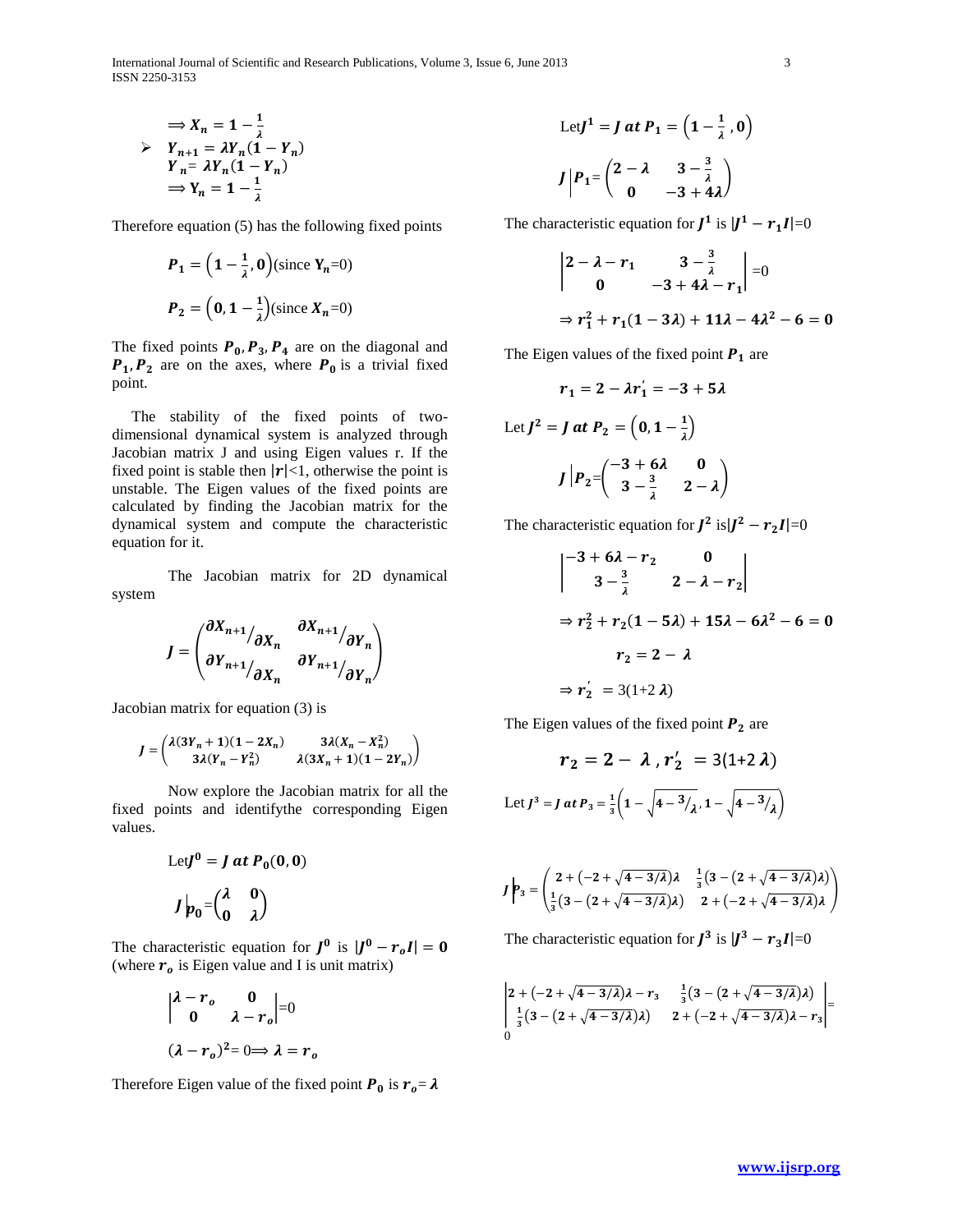$$
\Rightarrow r_3^2 - 2r_3 \left( 2 + \left( -2 + \sqrt{4 - \frac{3}{\lambda}} \right) \lambda \right) + \frac{1}{9} \left( 27 + 42 \left( -2 + \sqrt{4 - \frac{3}{\lambda}} \right) \lambda \right) - 8 \left( -8 + 5\sqrt{4 - 3/\lambda} \right) \lambda^2) = 0
$$
  

$$
\Rightarrow r_3 = \frac{1}{3} \left( 6 - 6\lambda + 3\lambda \sqrt{4 - \frac{3}{\lambda}} \right) \pm \frac{1}{3} \left( 9 + 12\lambda - 6\lambda \sqrt{4 - 3/\lambda} - 28\lambda^2 + 4\lambda^2 \sqrt{4 - 3/\lambda} + 9(4 - \frac{3}{\lambda})\lambda^2 \right)^{1/2}
$$

The Eigen values of the fixed point  $P_3$  are

$$
r_3 = \frac{1}{3}\left(6 - 6\lambda + 3\lambda\sqrt{4 - \frac{3}{\lambda}}\right) \pm \frac{1}{3}\left(9 + 12\lambda - 6\lambda\sqrt{4 - 3/\lambda} - 28\lambda^2 + 4\lambda^2\sqrt{4 - 3/\lambda} + 9(4 - \frac{3}{\lambda})\lambda^2\right)^{1/2}
$$

 $4 = I$  at  $D = \frac{1}{2}$ 

Let

Let 
$$
J^4 = J \t at P_4 = \frac{1}{3} \Big( 1 + \sqrt{4 - 3/2}, 1 + \sqrt{4 - 3/2} \Big)
$$

$$
J \bigg| P_0 = \begin{pmatrix} 2 - (2 + \sqrt{4 - 3/2})\lambda & \frac{1}{3}(3 - (2 + \sqrt{4 - 3/2})\lambda) \\ \frac{1}{3}(3 - (2 + \sqrt{4 - 3/2})\lambda) & 2 - (2 + \sqrt{4 - 3/2})\lambda \end{pmatrix}
$$

The characteristic equation for  $J^4$  is  $|J^4 - r_4 I|$  =

$$
\begin{vmatrix} 2 - (2 + \sqrt{4 - 3/\lambda})\lambda & \frac{1}{3}(3 - (2 + \sqrt{4 - 3/\lambda})\lambda) \\ \frac{1}{3}(3 - (2 + \sqrt{4 - 3/\lambda})\lambda) & 2 - (2 + \sqrt{4 - 3/\lambda})\lambda \end{vmatrix} =
$$
  
\n
$$
\Rightarrow r_4^2 - 2r_4(-2 + (2 + \sqrt{4 - 3/\lambda})) +
$$
  
\n
$$
\frac{1}{9}(27 - 6(14 + 5\sqrt{4 - 3/\lambda})\lambda +
$$
  
\n
$$
32(2 + \sqrt{4 - 3/\lambda})\lambda^2) = 0
$$

The Eigen values of the fixed point  $P_4$  are  $r_4 =$ 1  $\frac{1}{3} \big( 6 - 3 \big( 2 + \sqrt{4 - 3/\lambda} \big) \lambda \big) \pm \Big( \frac{1}{3}$  $\frac{1}{3}(9-3(5+2\sqrt{4}-3/\lambda)+$  $4(2+\sqrt{4-3/\lambda})\lambda^2)^{1/2}$ 

Using these Eigen values, the range at which the existence of attractor, repellor and bifurcation of fixed points are explained in the following lines.

The point  $P_0$  (0, 0) is an attractor node in the interval  $0 < \lambda < 1$ , because the modulus of the Eigen value of  $P_0$  is less than one in this interval or beyond this range the point  $P_0$  becomes a repelling point.

The points  $P_1$  and  $P_2$  values exist but they are unstable for every value of  $\lambda$ . That is, the modulus of the Eigen values of  $P_1$  and  $P_2$  is always greater than one.

The points  $P_3$ ,  $P_4$  are complex points in the range  $0<\lambda$  <0.75, so the bifurcation of the system begins beyond this range. When  $\lambda$ =0.75, there is a saddle node bifurcation on the diagonal. This bifurcation point generates two points namely  $P_3$  and  $P_4$ . Among these two points  $P_3$  is a saddle point and  $P_4$ is an attractive node in the range  $0.75 < \lambda < 0.866$ . The value of  $\lambda$  crosses 0.866, the point  $P_4$  suffers a flip bifurcation. This bifurcation again generates stable orbits of period two  $P_5$ ,  $P_6$  outside the diagonal. These points are obtained by solving the quadratic equation  $\lambda(4\lambda + 3)X^2 - 4\lambda(\lambda + 1)X_1 + \lambda = 0$ .

The solutions are

$$
\frac{P_5}{\lambda} = \left(\frac{2\lambda(\lambda+1)+\sqrt{\lambda(\lambda+1)(4\lambda^2-3)}}{\lambda(4\lambda+3)}, \frac{2\lambda(\lambda+1)-\sqrt{\lambda(\lambda+1)(4\lambda^2-3)}}{\lambda(4\lambda+3)}\right)
$$
\n
$$
\frac{P_6}{\lambda} = \left(\frac{2\lambda(\lambda+1)-\sqrt{\lambda(\lambda+1)(4\lambda^2-3)}}{\lambda(4\lambda+3)}, \frac{2\lambda(\lambda+1)+\sqrt{\lambda(\lambda+1)(4\lambda^2-3)}}{\lambda(4\lambda+3)}\right)
$$

)

The two fixed points  $P_5$ ,  $P_6$  serve as an attractor in the range  $0.866 < \lambda < 0.957$ . When  $\lambda$  takes 0.957, the period-2 symmetric points lose its stability via Neimark Hopf-bifurcation. The stable closed invariant curves correspond to  $P_5$ ,  $P_6$  grows when  $\lambda$ lies in the range  $0.957 < \lambda < 1$ . In this range, frequency locking windows are also obtained for some values of  $\lambda$ . The period two cycles on the axes appear by a period doubling bifurcation and are found solving the cubic equation.

 $\lambda^3 X^3 - 2\lambda^3 X + (\lambda^2 + \lambda^3) X + 1 - \lambda^2$ . They have existence for  $\lambda < 3$ . The solutions are

$$
P_7 = \left(\frac{(\lambda+1) - (\lambda+1)(\lambda-3)^{1/2}}{2\lambda}, 0\right)
$$
  
\n
$$
P_8 = \left(\frac{(\lambda+1) + (\lambda+1)(\lambda-3)^{1/2}}{2\lambda}, 0\right)
$$
  
\n
$$
P_9 = \left(0, \frac{(\lambda+1) - (\lambda+1)(\lambda-3)^{1/2}}{2\lambda}\right)
$$
  
\n
$$
P_{10} = \left(0, \frac{(\lambda+1) + (\lambda+1)(\lambda-3)^{1/2}}{2\lambda}\right)
$$

## V. RESULTS AND DISCUSSION

 The symbiosis model moves towards the chaotic region when the value of the parameter  $\lambda$  crosses one[3]. Here we summarize the dynamical behavior of the symbiosis model when  $\lambda$  is modified.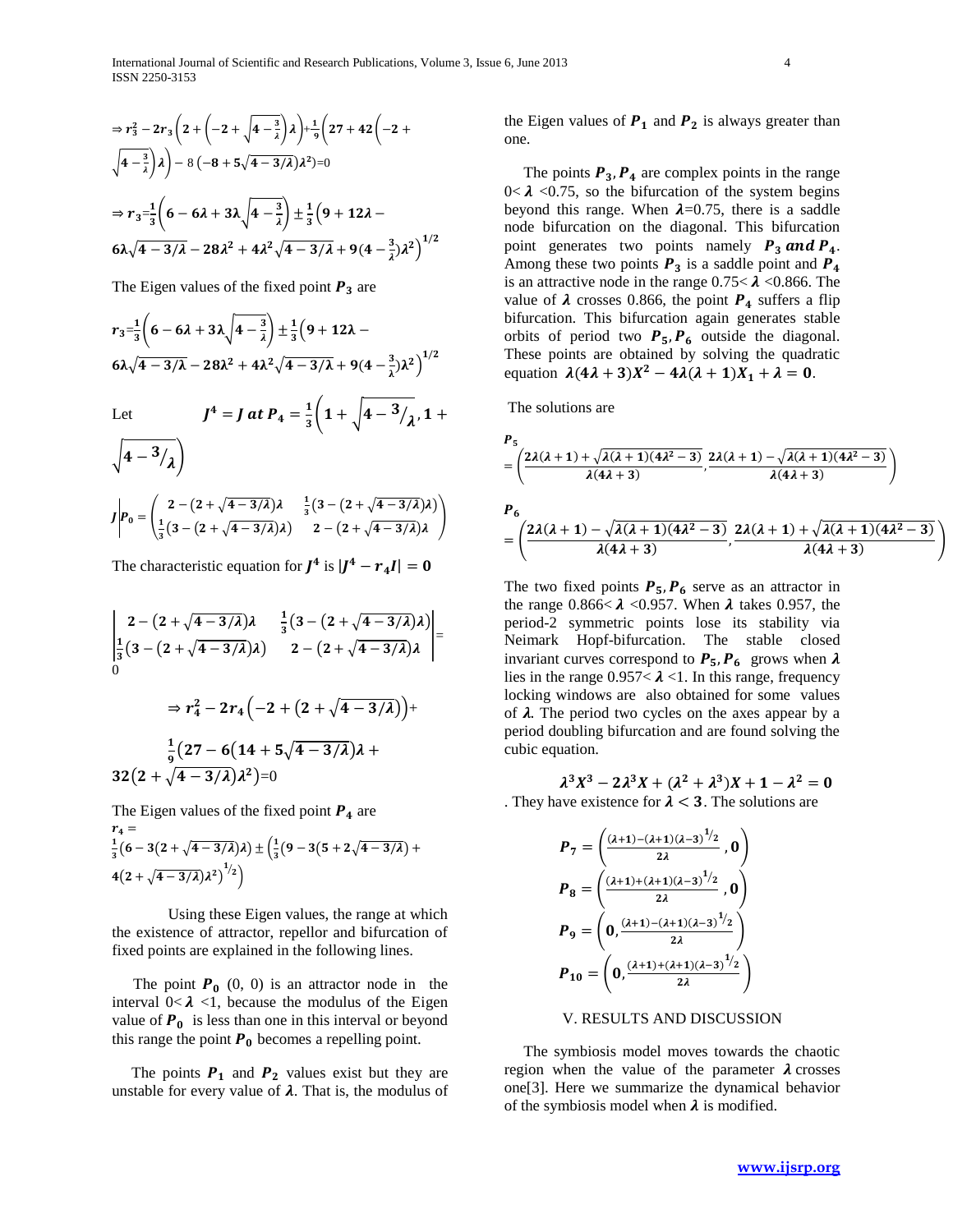## Case (i)  $\lambda \in (0,0.75)$

The extinction of species occurred at  $2346<sup>th</sup>$ iteration when  $\lambda = 0.738$  with initial values  $x(0)$  $=0.9$  and  $y(0)=0.49$ . The corresponding output is



Fig 01

The mutual benefit  $\lambda$  is not big enough to allow a stable co-existence of both species, so the species will disappear.

## Case (ii)  $\lambda \in (0.75, 0.866)$

 The two species converge to the fixed value 0.551551 at 45<sup>th</sup> iteration when  $\lambda = 0.839$  with initial values  $x(0) = 0.98$  and  $y(0)=0.439$ . The corresponding output is



Fig 02

A sudden change is obtained when  $\lambda$  is greater than 0.75. Both the populations are synchronized to a stable non-vanishing fixed quantity.

## Case (iii)  $\lambda \in (0.866, 0.957)$

 The two species oscillate between the two points (0.483189, 0.669157) and (0.669157, 0.483189) beyond 127<sup>th</sup> iteration when  $\lambda = 0.891$  with initial values  $x(0) = 0.151$  and  $y(0)=0.22$ . The corresponding output is



The system is in the state of bi-stable when the value of  $\lambda$  between this range. Each one of the species oscillates out of phase between the same two fixed values. This is said to be a stable 2-period orbit.

### Case (iv)  $\lambda \in (0.957, 1.03)$

 From the iteration values, the species lost its periodic oscillation and moved towards the quasi periodic oscillation when  $\lambda = 0.957$  with initial values  $x(0) = 0.91$  and  $y(0) = 0.5$ . The ocrresponding output is



Fig 04

In this range, the system is not in the state of periodic orbit. It acquires a new frequency called quasiperiodic. In this range both populations oscillate among infinitely many different states and the synchronization is lost.

Case (v)  $\lambda \in (1.03, 1.0843)$